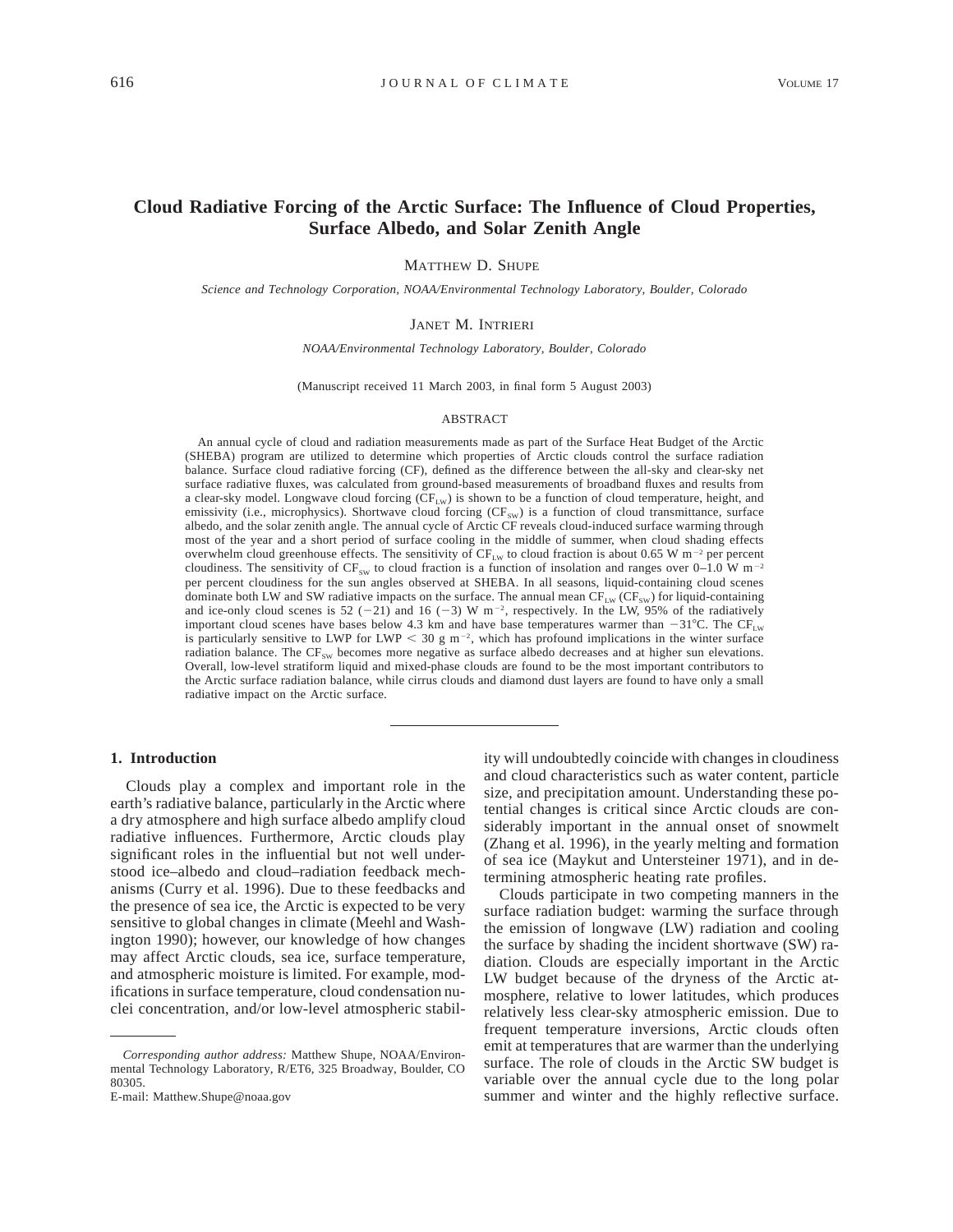Sun angle also impacts the cloud–SW radiation relationship, but its exact role is unclear (Minnett 1999; Curry et al. 1996).

The balance of these SW and LW effects is referred to as cloud radiative forcing (CF), with positive CF indicating that clouds warm the surface relative to clear skies, and negative CF indicating that clouds cool the surface. Using surface-based measurements, Intrieri et al. (2002a) showed that over the permanent ice pack in the western Arctic basin, clouds warm the surface through most of the year except for a short period in midsummer when their albedo effect outweighs their greenhouse effect. Other studies have made similar observations in the Arctic based on satellite measurements (e.g., Schweiger and Key 1994), surface observations (e.g., Cogley and Henderson-Sellers 1984; Walsh and Chapman 1998), and model studies (e.g., Curry and Ebert 1992), although the spread in results is significant in terms of total surface heat budgets.

Since clouds are so intimately involved in the Arctic surface radiation budget, it is necessary to more clearly understand how they interact with radiation and to distinguish which particular cloud properties are most important. In effect, we need to answer the question: *What makes an Arctic cloud radiatively important?* An appropriate answer to this question is essential in order to accurately model cloud–radiation interactions.

Modeling is the most practical method to understand widespread climate change, especially in the Arctic where observations are hindered by the extreme conditions encountered there. One model study suggested that an increase in atmospheric greenhouse gases would lead to increases in total cloudiness and a subsequent warming of the Arctic surface (Miller and Russell 2002). Climate change studies of this nature, which have the potential to provide important results for climate prediction, are only possible if climate models can accurately portray the interactions of clouds, radiation, the atmosphere, and the surface. Current model results, however, are highly variable, particularly in the Arctic and in dealing with Arctic clouds. Tao et al. (1996) and Chen et al. (1995), in documenting an intercomparison of 19 general circulation models (GCMs), showed a variation of greater than 50% in total cloudiness predicted by the different models, with some models showing an opposite annual cycle trend from surface observations. A more recent comparison of 13 GCMs showed moderate improvements in simulating cloudiness; however, large deficiencies still exist in modeling the cloud– radiation relationship (Walsh et al. 2002). To improve and assure model quality, observational data must be incorporated into any parameterization development. Therefore, intensive observational programs, such as the Surface Heat Budget of the Arctic Ocean (SHEBA) program (Perovich et al. 1999; Uttal et al. 2002), have recently focused on improving observational datasets on the cloud–radiation and ice–albedo feedbacks in the Arctic.

The SHEBA field camp was based on an icebreaking ship that was frozen into, and drifted with, the permanent ice pack in the Beaufort and Chukchi Seas north of Alaska from October 1997 to October 1998. An exceptional quality of the SHEBA program was that, for the first time, a wide range of Arctic ice, atmosphere, and ocean observations were made over a full annual cycle. The SHEBA experiment included an extensive suite of state-of-the-art instruments capable of measuring all components of the surface heat budget. Here, we examine an annual cycle of cloud measurements from lidar and radar (Intrieri et al. 2002b) and broadband radiation measurements (Persson et al. 2002) to identify the characteristics of clouds that are important in the Arctic surface radiation balance. Intrieri et al. (2002a) presented average surface cloud forcing information for SHEBA, with an annual average LW and SW CF of 38 and  $-9 \text{ W m}^{-2}$ , respectively. Here, we expand upon this previous work by examining the qualities of clouds that make them radiatively important to the surface. Namely, we explore cloud temperature, height, phase, and liquid water path and how these factors influence the radiative balance. Furthermore, we examine how solar zenith angle and surface albedo influence the effect that clouds have on surface radiation. A simple radiative flux model and sensitivity relationships are used to qualitatively illustrate the impact of changes to various parameters on the radiation balance.

#### **2. Instruments and data considerations**

### *a. Instruments and measurements*

Upwelling and downwelling radiometric fluxes were measured at SHEBA using broadband radiometers (Persson et al. 2002). Eppley Precision Infrared Radiometer hemispheric flux pyrgeometers were used to measure LW radiation, and Precision Solar Pyranometers were used to measure SW radiation. Estimated uncertainties for the net surface fluxes are 4.5% for SW (with a negative bias of a few W m<sup>-2</sup>) and  $\pm$ 4 W m<sup>-2</sup> for LW (Intrieri et al. 2002a). All radiation measurements used in this dataset were hourly averages.

Observations of cloud presence and base height were made at SHEBA by a combination of lidar and radar measurements. The Depolarization and Backscatter Unattended Lidar (DABUL; Alvarez et al. 1998) measured profiles of returned power and depolarization ratio for 9 months of the SHEBA year. The Millimeter Cloud-Radar (MMCR; Moran et al. 1998) operated for over 11 months of the SHEBA year and provided profiles of radar reflectivity. The collocated measurements from the DABUL and the MMCR were combined to give a comprehensive, time–height view of cloudiness at SHEBA on an hourly time scale. For this dataset, a cloud was considered to be present if either instrument observed a hydrometeor return. Additional details on these in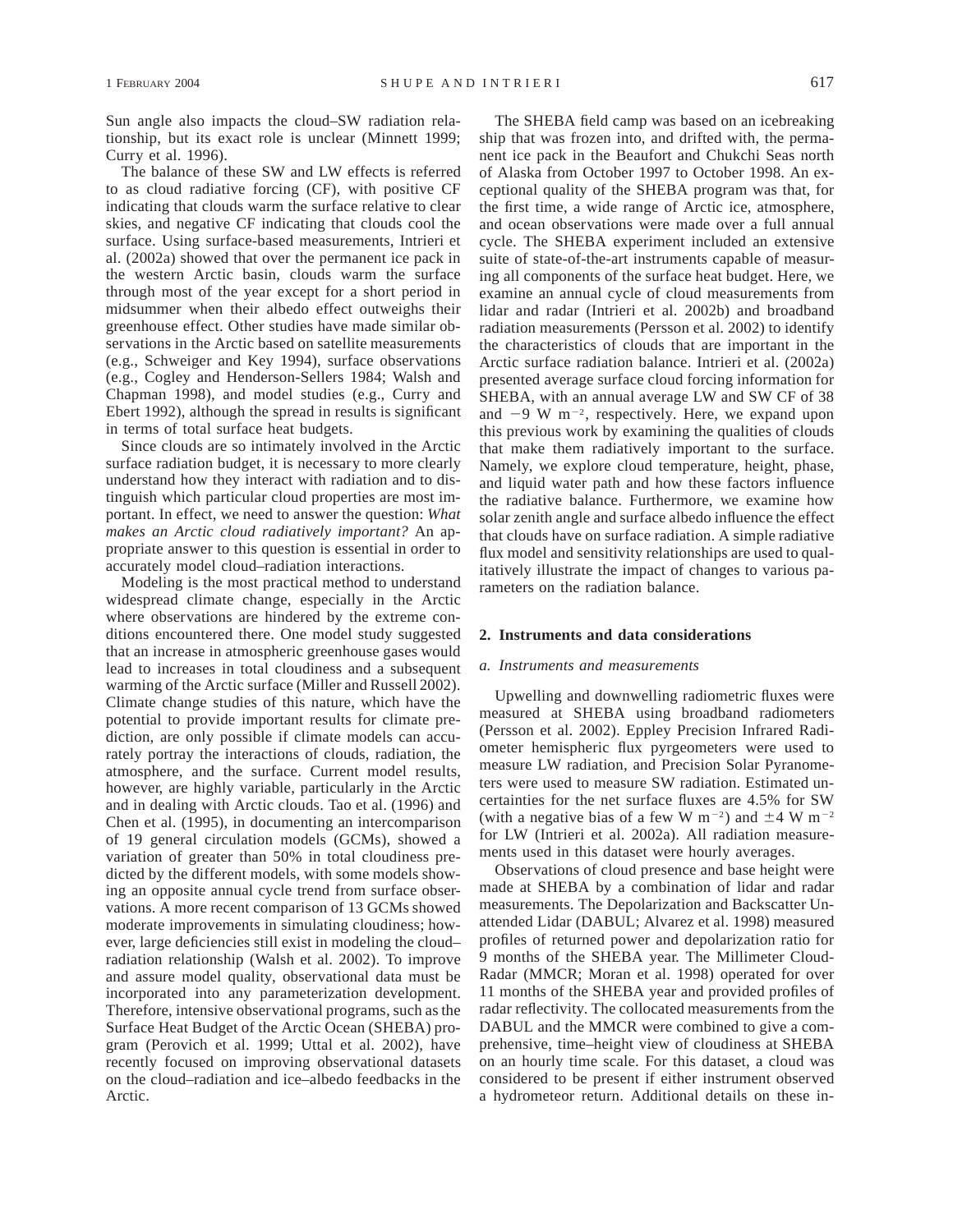struments and the combined cloud dataset are presented in Intrieri et al. (2002b).

Column-integrated liquid water path (LWP) was derived from brightness temperatures measured by the microwave radiometer (MWR) operated by the Atmospheric Radiation Measurement Program (ARM; Stokes and Schwartz 1994) at SHEBA. The LWP retrievals are described by Westwater et al. (2001), who estimate the retrieval uncertainty to be about 25 g m<sup> $-2$ </sup>.

Profiles of temperature and relative humidity were measured by a GPS/LORAN atmospheric sounding radiosonde system. Soundings were made daily at 1200 and 2400 UTC for the entire SHEBA year, with additional soundings made at 0600 and 1800 UTC during periods of April through July 1998. Profiles were considered to be instantaneous at the time of the radiosonde launch, under the assumption that the radiosonde drift roughly follows the drift of the cloud scene observed by the vertically pointing instruments at the time of the launch. Uncertainties in measured temperatures are  $0.2^{\circ}$ C; however, the uncertainty that arises from interpolating in time is somewhat larger. Interpolated sounding data were used as model input and along with lidar/ radar cloud boundary measurements to determine cloud temperature.

#### *b. Identifying the presence of liquid water*

The DABUL and MWR provide independent measurements of whether or not liquid exists in the vertical column. Each instrument has its limitations, however, which preclude our ability to fully characterize the phase of all clouds observed at SHEBA. For the MWR, retrievals of LWP greater than 25 g m<sup>-2</sup> (the retrieval uncertainty) clearly indicate the presence of liquid but do not distinguish its vertical location. For the DABUL, depolarization ratios less than 0.11 indicate liquid water at a given vertical location (Intrieri et al. 2002b), but the lidar signal attenuates in optically thick clouds, preventing measurements in higher cloud layers. At SHE-BA, the DABUL detected liquid in the vertical column 72% of the time clouds were present and 49% of all time, while the MWR showed a significant level of liquid for these same quantities 50% and 41% of the time, respectively. Thus, these two techniques for identifying liquid do not always agree, and the disagreement is largely due to the high uncertainty in the MWR LWP retrievals. For times when DABUL did not detect liquid, the MWR LWP values are almost always below the uncertainty threshold (Fig. 1). For times when DABUL detected liquid, the distribution of LWPs shows many large and positive values, but also reveals that a significant portion  $(\sim 40\%)$  of the values fall below the liquid detection threshold. Here, the atmosphere is considered to contain cloud liquid in some amount if either instrument indicates liquid.



FIG. 1. Probability distribution functions of microwave-radiometerderived LWP for time periods when the lidar observed liquid and no liquid in the atmospheric column. The dotted vertical lines identify LWP = 0 g m<sup>-2</sup> and the LWP retrieval uncertainty of 25 g m<sup>-2</sup>.

### **3. Cloud radiative forcing**

Cloud radiative forcing is defined as the radiative impact that clouds have on the atmosphere, surface, or top-of-the-atmosphere (TOA) relative to clear skies. Here, we are interested in the role clouds play at the surface. The LW, SW, and total surface cloud forcing parameters are given as (Ramanathan et al. 1989)

$$
CF_{LW} = F(A_c) - F(0), \qquad (1a)
$$

$$
CF_{sw} = Q(A_c) - Q(0), \qquad (1b)
$$

$$
CF = CF_{LW} + CF_{SW}, \t(1c)
$$

where  $A_c$  is the cloud fraction,  $F$  and  $Q$  are the net surface LW and SW fluxes, respectively; the first and second terms in (1a) and (1b) are for all-sky and equivalent clear-sky conditions, respectively, and all fluxes are defined as positive downwards. The equivalent clear sky terms, according to these definitions, are considered to be the net surface fluxes neglecting all direct cloud effects. A negative cloud forcing indicates that clouds reduce the amount of radiation at the surface (i.e., a cooling effect), while a positive cloud forcing indicates surface warming.

### *a. A model for surface cloud forcing*

In order to investigate the role of cloud and environmental properties in surface cloud forcing, (1) can be expanded using first-order atmospheric radiative flux models. The equations provided in this section are not intended to be fully quantitative but rather to act as qualitative tools to identify radiatively important properties. The models also provide a means for understand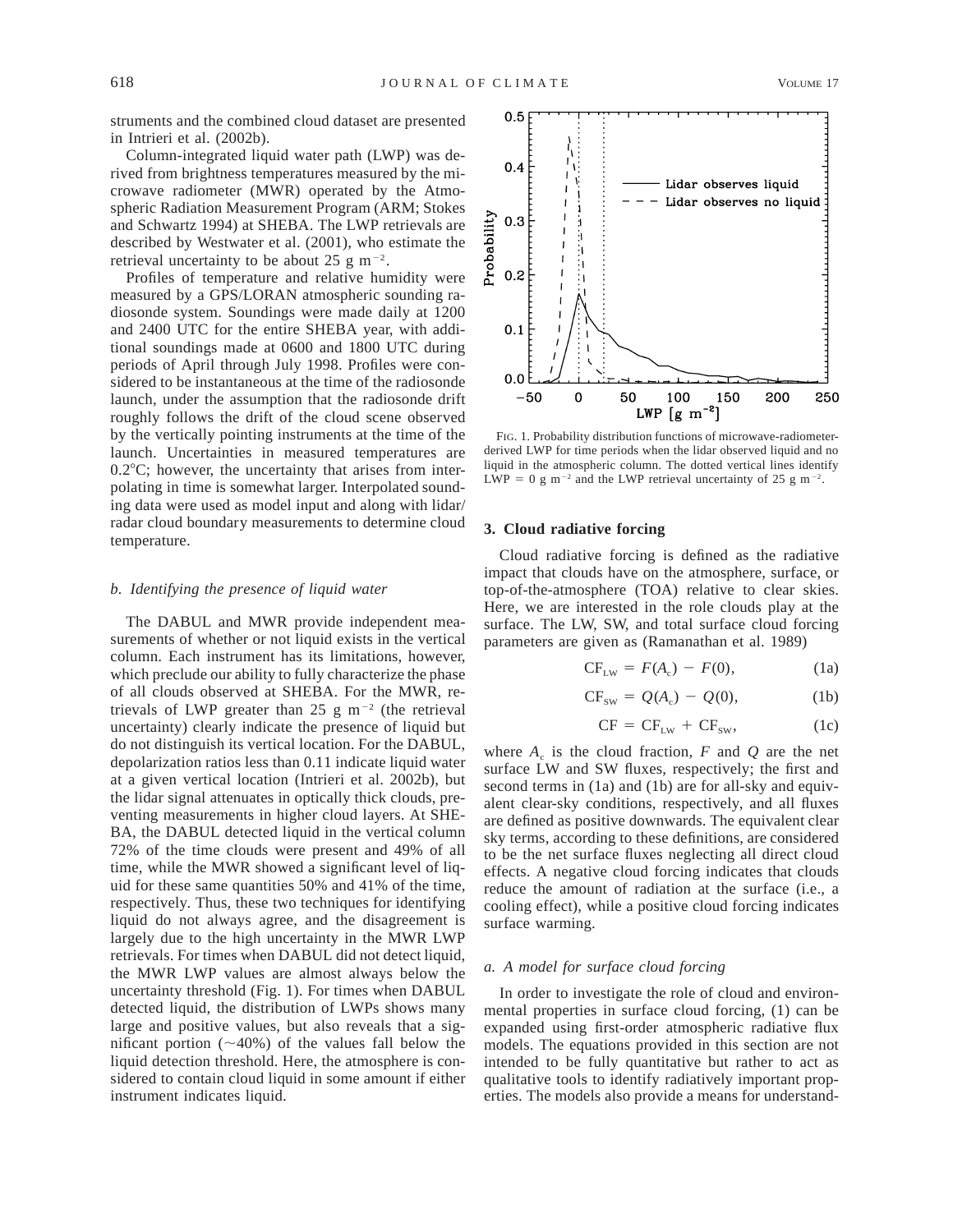ing how the surface radiation balance may respond to changes in these properties.

The upwelling, surface emission, components of both all-sky and clear-sky net LW surface fluxes approximately cancel when calculating  $CF_{LW}$  with (1a); therefore, only the downwelling fluxes are considered here. The assumption of similar surface emission (or temperature) under clear and cloudy skies is most appropriate when considering the instantaneous effect of clouds on the surface, as is done here. The downwelling clear-sky LW flux is due to emission by aerosols and atmospheric gases. With the addition of a cloud layer, the LW flux becomes the sum of transmitted atmospheric emission above the cloud layer (which is mostly absorbed by the cloud), emission from the cloud itself (which is partially absorbed by the below-cloud atmosphere), emission from the atmosphere below the cloud, and radiation that is reflected downward by the cloud. To illustrate this radiative system, we consider the atmosphere divided into three slabs: the above-cloud atmosphere, the cloud layer, and the below-cloud atmosphere. Each layer has an effective temperature and broadband transmittance. We make the assumption that the temperature profile is independent of the cloud presence. Based on this generalized radiative transfer model, the clear and cloudy sky downwelling LW surface fluxes are given by

$$
F^{\downarrow}(0) = t_{\rm bl}\sigma T_{\rm a}^4 + \sigma T_{\rm bl}^4,\tag{2a}
$$

$$
F^{\downarrow}(A_{c} = 1) = t_{\text{bl}}(1 - \varepsilon_{c})\sigma T_{\text{a}}^{4} + t_{\text{bl}}\varepsilon_{c}\sigma T_{c}^{4} + \sigma T_{\text{bl}}^{4}
$$
  
+ Re, (2b)

where  $T$  is temperature,  $t$  is broadband transmittance,  $\varepsilon$ is broadband emissivity,  $\sigma$  is the Stefan–Boltzmann constant, and the subscripts c, a, and bl denote the cloud, the above-cloud atmosphere, and the below-cloud atmosphere, respectively. Since cloud IR reflectance is small compared to cloud emission (Smith et al. 1993), the cloud reflectance term, Re, can be neglected. Cloud emissivity is then related to cloud LW transmittance via  $\varepsilon_c = 1 - t_{\text{cl}}$ , where the cloud transmittance is  $t_{\text{cl}} =$  $exp(-\tau_{cl})$ , and  $\tau_{cl}$  is the cloud LW absorption optical depth, which is related to microphysical properties. Thus, to a first-order approximation,  $CF_{LW}$  is the contribution to the downwelling flux from cloud emission minus the radiation from the above-cloud atmosphere that the cloud absorbs:

$$
CF_{LW} \approx t_{bl} \varepsilon_c \sigma T_c^4 - t_{bl} \varepsilon_c \sigma T_a^4 = t_{bl} \varepsilon_c \sigma (T_c^4 - T_a^4). \quad (3)
$$

Based on Arctic standard atmospheric profiles (Key 2001) of temperature, humidity, and downwelling LW flux, the effective temperature for the above-cloud atmosphere,  $T_a$ , at the cloud layer can be statistically determined from the cloud layer height. Due to the exponential decline of water vapor with height, the difference  $\Delta T = T_c - T_s$  increases approximately linearly with height in the troposphere according to  $\Delta T = 2.8z_c$  $+$  20, where  $z_c$  is the cloud height in kilometers. Thus, *T*<sup>a</sup> can be approximated from information on the cloud height.

Net surface SW fluxes under clear and cloudy skies can be approximated as

$$
Q(0) = tbs S \mu0 (1 - \alphas) = Q\downarrow (1 - \alphas), \qquad (4a)
$$

$$
Q(A_{\rm c}) = t_{\rm bs} S \mu_0 (1 - \alpha_s) t_{\rm cs} = Q^{\downarrow} (1 - \alpha_s) t_{\rm cs}, \quad (4b)
$$

where *S* is the solar constant,  $\mu_0 = \cos \theta$ ,  $\theta$  is the solar zenith angle,  $t_{bs}$  is the broadband atmospheric SW transmittance,  $\alpha_s$  is the broadband surface albedo,  $t_{cs}$  is the broadband cloud SW transmittance (direct plus diffuse), and  $Q\psi = t_{bs}S\mu_0$  is the downwelling clear-sky surface SW flux. The SW cloud transmittance is a complex function of cloud microphysical structure, solar zenith angle, and the surface albedo. Equations (4a) and (4b) assume that, to a first order, the variation of  $\alpha_s$  with cloud fraction has a minimal impact. Thus, according to (1b),  $CF_{sw}$  is then

$$
CF_{sw} \approx t_{bs} S \cos\theta (1 - \alpha_s)(t_{cs} - 1)
$$

$$
= Q^{\downarrow} (1 - \alpha_s)(t_{cs} - 1). \tag{5}
$$

Combining (1c), (3), and (5) yields a first-order approximation for the total CF:

$$
CF \approx t_{\text{bl}} \varepsilon_{\text{c}} \sigma (T_{\text{c}}^4 - T_{\text{a}}^4) + t_{\text{bs}} S \mu_0 (1 - \alpha_{\text{s}}) (t_{\text{cs}} - 1). \tag{6}
$$

In summary, Eq. (6) reveals the major components that contribute to surface cloud forcing: cloud temperature and height, cloud microphysical composition, solar zenith angle, and surface albedo. Measurements from SHEBA are utilized to elucidate how each of these parameters participates in surface cloud forcing from an observational perspective. The SW and LW atmospheric transmittances also impact CF, however, they are not examined in depth here.

### *b. Calculations of surface cloud forcing*

Surface cloud forcing was calculated on an hourly basis for the SHEBA year, using the definition of Ramanathan et al. (1989), as the measured net surface radiative flux minus the net flux had the skies been cloud free. Due to the ubiquitous presence of clouds in the Arctic, especially during the summer with monthly cloud fractions of  $\sim$ 90% (Intrieri et al. 2002b), a radiative transfer model was employed to calculate the clear sky fluxes instead of relying upon sporadic measurements of clear-sky conditions. Clear-sky LW and SW, upwelling and downwelling surface radiative fluxes were calculated using the Santa Barbara Discrete Ordinate Radiative Transfer (DISORT) Atmospheric Radiative Transfer (SBDART) algorithm (Ricchiazzi et al. 1998). Model inputs included hourly location of the SHEBA site, interpolated temperature and relative humidity soundings, and surface albedo calculated from the broadband radiometers. Since detailed aerosol measurements were not made at SHEBA, an SBDART standard maritime aerosol profile was assumed. Further de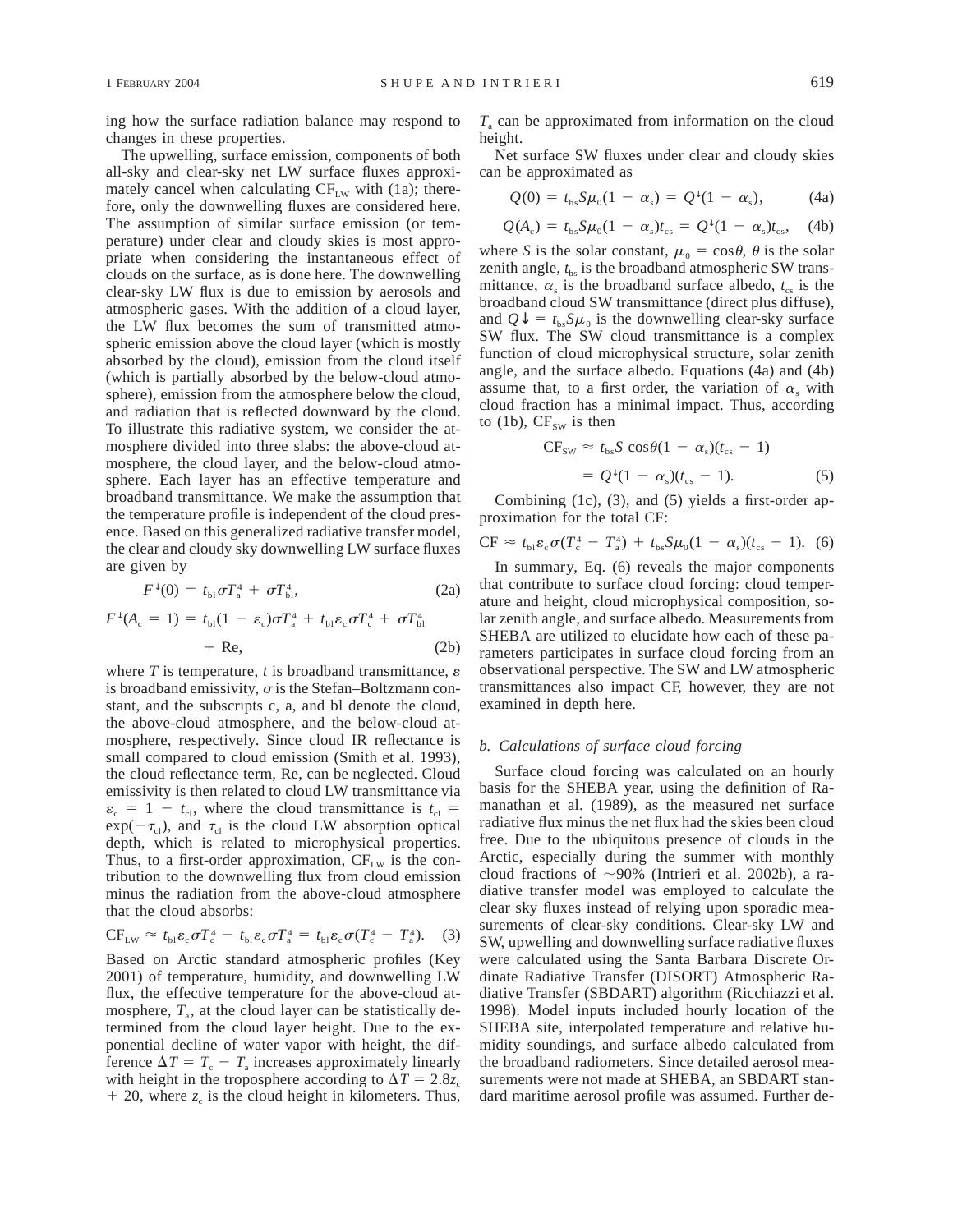tails on the clear-sky model and surface cloud forcing calculations are available in Intrieri et al. (2002a). Annual cycle CF statistics are presented in 20-day averages because this time period retains the features of the annual cycle but smooths over synoptic weather events, extended clear-sky periods, and periodic instrument outages.

Uncertainty in the cloud forcing calculations arises from three sources—model uncertainties, measurement errors, and instrument mismatches. Due to these uncertainties, cloud forcing calculations for clear-sky conditions were distributed around 0 W m<sup>-2</sup>. The  $CF_{sw}$  $(CF_{LW})$  mean and standard deviation under clear-sky conditions are 0 (6) and 8 (11) W  $m^{-2}$ , respectively. Therefore, we consider the uncertainty of the SW and LW cloud forcing calculations to be about 10 W  $\mathrm{m}^{-2}$ . Of this total estimated uncertainty, Intrieri et al. (2002a) approximated the measurement-based errors in  $CF_{LW}$ and  $CF_{sw}$  to be about 3 W m<sup>-2</sup> and 4.5%, respectively. Differences in instrument viewing scene contributed to the  $CF_{LW}$  bias under clear skies when the vertically pointing lidar/radar observed clear sky overhead but a cloud was observed in the hemispheric view of the radiometers.

#### *c. Surface cloud forcing sensitivity*

To understand the implications of model/measurement uncertainties and potential changes in radiatively important parameters on the cloud radiative effect, we examine the sensitivity of CF to various cloud and environmental parameters. We define the sensitivity coefficient as the partial differential of a given forcing parameter with respect to a given cloud or environmental parameter. For example,  $\partial CF_{LW}/\partial T_c$  is the sensitivity of  $CF_{LW}$  to cloud temperature. In effect, the sensitivity coefficient is the slope of the curve relating the two parameters at any given point. Sensitivity coefficients quantify the expected response of cloud forcing to changes in influential parameters, neglecting any feedbacks between parameters. Unfortunately, when using observational datasets, many parameters cannot be held fixed in order to establish the sensitivity to other parameters. When observational data cannot be used for these purposes, sensitivity parameters developed from the radiative forcing model described in section 3a are used to elucidate the expected impacts on CF from potential changes in radiatively important cloud and environment quantities.

### **4. Dependence of cloud forcing on cloud presence**

There exist strong relationships between cloud fraction (defined from vertically pointing lidar and radar) over the permanent Arctic ice pack and both  $CF_{LW}$  and  $CF_{sw}$ . Two-day averages of  $A_c$  plotted against  $CF_{LW}$ (Fig. 2) show an increasing sensitivity to cloud presence as  $A_c$  increases. The sensitivity parameter  $[\partial CF_{LW}/\partial A_c;$ 



FIG. 2. Plot of (a)  $CF_{LW}$  and (b)  $CF_{SW}$  vs vertically pointing cloud fraction. The LW data are in 2-day averages, while SW data are in 1-day averages.

in units of watts per meter squared per percent cloudiness (W m<sup>-2</sup> %<sup>-1</sup>)] increases from about 0.3 to 0.8 W  $m^{-2}$  %<sup>-1</sup> across the range of observed cloud fraction with a mean of  $\sim 0.65$  W m<sup>-2</sup> %<sup>-1</sup>. Scatter in this relationship is due to variability in cloud microphysical composition and temperature, while the negative forcing values are attributed to clear-sky model errors. The strong sensitivity relationship suggests that an increase in cloudiness will substantially increase the amount of LW radiative warming at the Arctic surface, which was observed in the SHEBA measurements (Persson et al. 2002) and has been concluded by previous model studies (e.g., Curry et al. 1993). This positive correlation is the cloud greenhouse effect, which is particularly important in the Arctic due to the absence of solar energy for much of the year and because prevalent, low-level cloud layers often reside within strong temperature inversions.

The sensitivity of  $CF_{SW}$  to  $A_c$  is complicated over the course of the year because SW effects are, by nature, dependent upon the highly varying solar zenith angle and surface albedo. However, there is a general negative correlation, as illustrated in Fig. 2, where increased cloud cover causes a larger SW cooling effect at the surface. This negative correlation is the cloud albedo effect. The coefficient  $\partial CF_{sw}/\partial A_c$  varies with solar zenith angle from 0 W m<sup>-2</sup> %<sup>-1</sup> when the sun is at or below the horizon to about 1.0 W  $m^{-2}$  %<sup>-1</sup> when the sun is at a zenith angle between  $55^{\circ}$  and  $65^{\circ}$ . For higher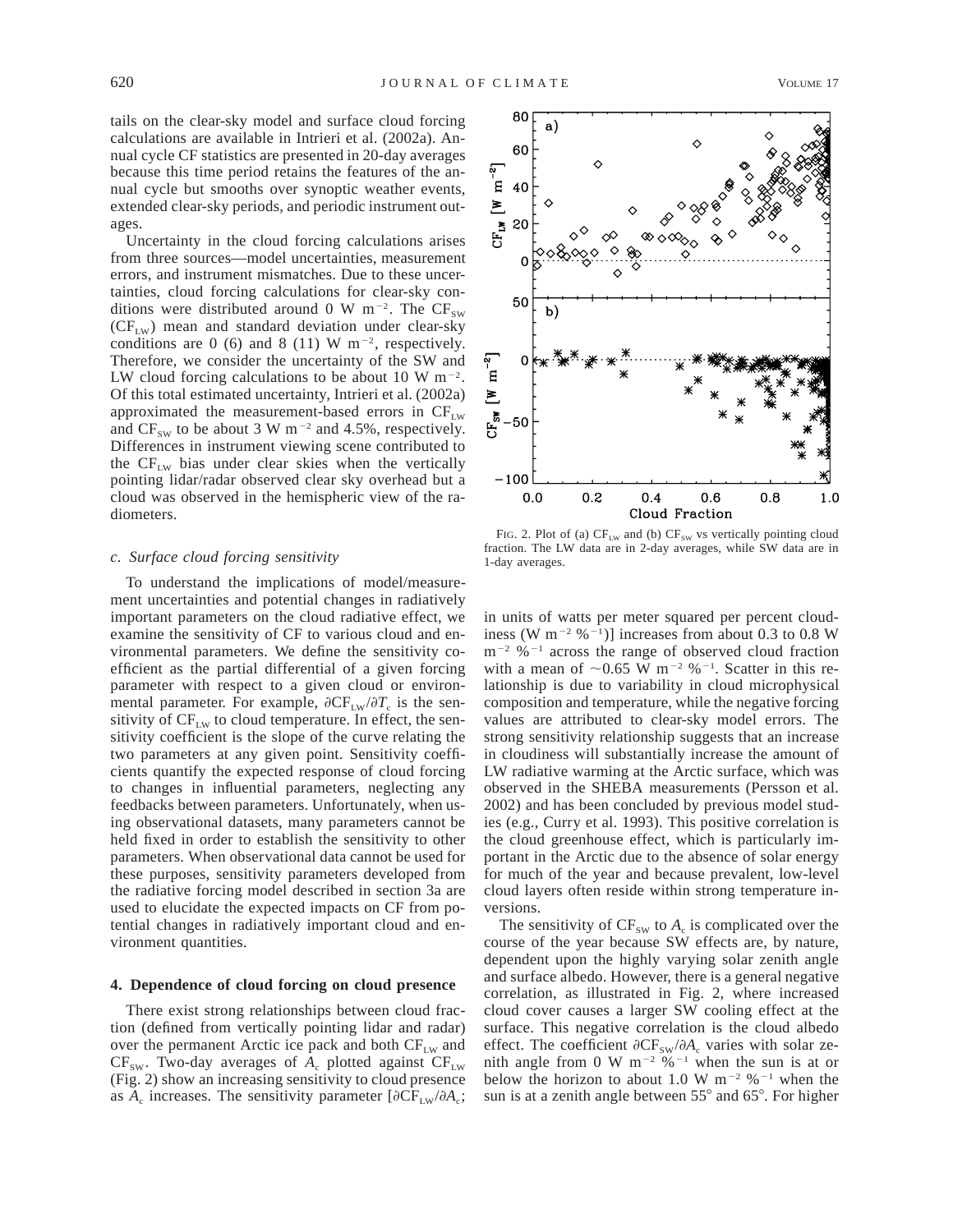

FIG. 3. Distributions of  $CF_{LW}$  distinguished by (a) cloud-base temperature and (b) cloud-base height. The clear-sky distribution (an uncertainty estimate for these calculations) is also shown in both (a) and (b).

sun elevations (i.e., in more southerly locations) this sensitivity will be larger.

The balance of  $\partial CF_{LW}/\partial A_c$  and  $\partial CF_{SW}/\partial A_c$  defines the net surface radiative response to changes in cloudiness. At SHEBA,  $\partial CF_{LW}/\partial A_c$  was larger than  $\partial CF_{SW}/\partial A_c$  for the majority of the year; thus, increases in cloudiness from current conditions would lead to a surface warming effect. Only in midsummer when the sun was highest in the sky did  $\partial CF_{sw}/\partial A_c$  surpass  $\partial CF_{LW}/\partial A_c$ , indicating that increases in summer cloudiness would cool the surface. At lower latitudes, with higher sun elevations,  $\partial CF_{sw}/\partial A_c$  will be larger than  $\partial CF_{Lw}/\partial A_c$  for a longer portion of the year. The hinge point at which the SW sensitivity outweighs the LW sensitivity is clearly linked to the availability of solar energy in addition to other factors such as surface albedo and cloud properties.

#### **5. The components of LW surface cloud forcing**

The LW radiative properties of clouds are primarily determined by cloud temperature, height, and emissivity (or microphysical properties).

#### *a. Cloud temperature and height*

When considering cloud temperature, the role of frequent low-level Arctic temperature inversions is particularly important since low clouds often reside at temperatures greater than the underlying surface. Figure 3 shows distributions of  $CF_{LW}$  for the entire SHEBA year that are distinguished by different temperature and height ranges. A distribution of  $CF_{LW}$  for conditions identified as clear sky by the vertically pointing instruments is also provided and reveals the uncertainty in forcing calculations due to model and measurement errors. Clouds warmer than  $-15^{\circ}$ C are primarily responsible for the largest  $CF_{LW}$  values, while clouds colder than  $-30^{\circ}$ C are most often indistinguishable from clear skies. Intermediate temperature clouds show a range of  $CF_{LW}$  from around 0 to greater than 60 W m<sup>-2</sup>. In terms of cloud height (Fig. 3b), the largest positive  $CF_{LW}$  values correspond with cloud scenes based below 0.5 km. The apparent decrease in  $CF_{LW}$  with height is deceptive in that it is mostly due to the related cloud temperature effect. According to  $(3)$ , CF<sub>LW</sub> actually increases with cloud height for a constant cloud temperature. This forcing increase is due to a decrease in the above-cloud atmospheric flux that is absorbed by the cloud (i.e., the above-cloud effective temperature decreases with height), while the cloud emission term is nearly unchanged. Two cloud height ranges show distribution modes that are similar to the  $CF_{LW}$  distribution for clear skies: high clouds above 3 km and low clouds below 0.5 km. The high-cloud component demonstrates the manner in which lower temperatures, and often lower emissivities, at higher altitudes produce a weak  $CF_{LW}$ . The low-level component is somewhat more surprising. These clouds are typically diamond dust (ice crystal layers that extend down to the surface) that are within a few degrees of the surface temperature but have very low emissivities. Thus, these data indicate that diamond dust does not have a significant impact on the surface radiation balance over the Arctic ice pack. A more detailed analysis of the diamond dust observations at SHE-BA is provided by Intrieri and Shupe (2003, manuscript submitted to *J. Climate*).

Based on the data shown in Fig. 3, a  $CF_{LW}$  threshold can be identified below which clouds are considered radiatively insignificant (or indistinguishable from clear skies) in the LW. The mean  $CF_{LW}$  under clear sky conditions is 6.3 W m<sup>-2</sup>; thus, we only consider forcings greater than this value to be significant. The positive bias in  $CF_{LW}$  under clear sky conditions is primarily due to partial cloudiness that is not detected by the vertically pointing instruments (i.e., classified as clear sky) but is detected by the hemispheric radiometers. Of the radiatively significant cloud scenes, 80% had bases below 1 km and temperatures warmer than  $-23^{\circ}$ C. Ninety-five percent of the radiatively significant cloud scenes were based below 4.3 km with temperatures warmer than  $-31^{\circ}$ C. By season, 95% of the radiatively important clouds had base temperatures above  $-36^{\circ}$ C in winter (November–February),  $-30^{\circ}$ C in spring (March–May), and  $-10^{\circ}$ C in summer (June–September).

The CF<sub>LW</sub> becomes more sensitive to  $T_c$  as  $T_c$ , cloud emissivity, and cloud height increase. Increases in the first two parameters cause the cloud emission term in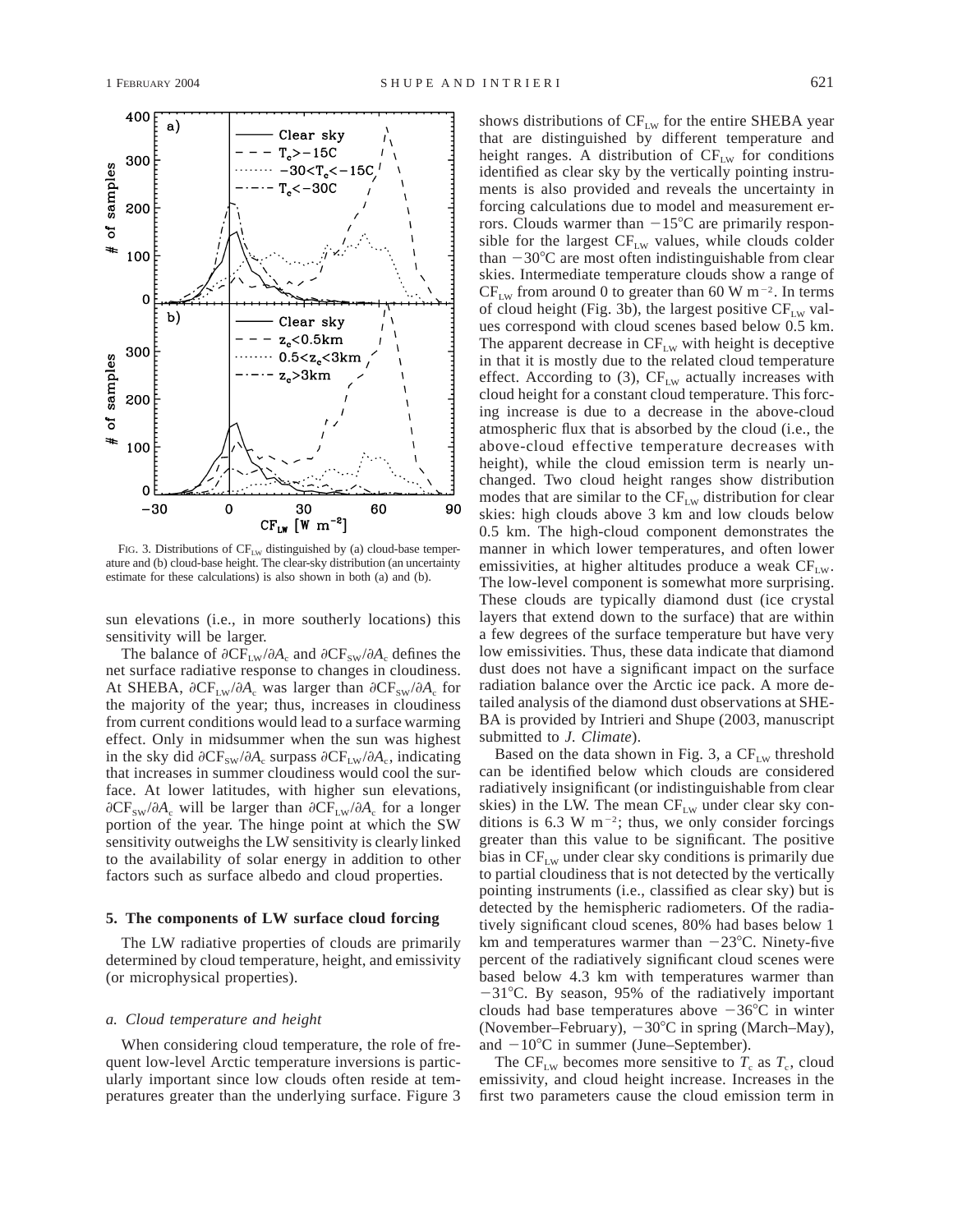

FIG. 4. Twenty-day averaged annual cycles of (a)  $CF_{LW}$ , (b)  $CF_{SW}$ , and (c) total CF for all cloud scenes, for those containing liquid and for those with only ice. The curves partitioned by cloud type are weighted by cloud fraction. The dotted line shows  $CF = 0$  W m<sup>-2</sup>.

(3) to be more dominant, while increases in cloud height cause the upper-atmosphere emission term to be less dominant. In each case, the cloud emission term increases in relative importance such that the LW forcing is more sensitive to changes in cloud emission. Under typical Arctic conditions (with black clouds at  $\varepsilon_c \approx 1$ ), the cloud temperature sensitivity coefficient,  $\partial CF_{LW}/\partial T_c$ , has an average value of about 1 W  $m^{-2}$  (°C)<sup>-1</sup> over the typical range of cloud temperatures. The sensitivity of  $CF_{LW}$  to cloud height is also positive, but decreases with altitude due to the same argument as for  $T_c$ , albeit in the opposite direction. To place these results in the context of potential cloud changes, consider a black cloud at 4 km,  $T_c = 0$ °C, and  $t_{bl} = 0.7$ . Under these circumstances a  $1^{\circ}$ C increase in  $T_c$  or a 0.15 km increase in cloud height will lead to a 1 W m<sup>-2</sup> increase in  $CF_{LW}$ . These types of changes in cloud properties are possible and likely in response to changes in global and regional temperature, circulation, and/or dynamics.

### *b. Cloud phase and microphysics*

Cloud phase in and of itself does not directly control  $CF<sub>LW</sub>$ ; the absolute relationship between particle size and  $CF_{LW}$  is similar for both liquid drops and ice crystals (Francis 1999). However, phase does play an important indirect role in that it defines cloud microphysical composition. Ice particles are typically larger than liquid

droplets but have a smaller relative mass density and occur in smaller concentrations.

The annual cycle of 20-day average  $CF_{LW}$  is shown in Fig. 4a along with the contributions to this total from cloud scenes containing liquid water and those containing only ice. Liquid-containing cloud scenes are the dominant LW radiative component in all seasons except the middle of winter, when ice-only cloud scenes have a similar LW contribution. These annual cycles suggest that there is a higher fraction of ice-only clouds in the winter (Intrieri et al. 2002b) and that the difference in cloud emissivity between cloud types is smaller in the winter (i.e., winter liquid clouds have lower LWPs). In no season do the ice-only clouds contribute more than  $10 \text{ W m}^{-2}$  to the mean LW forcing.

Distributions of  $CF_{LW}$  for liquid-containing cloud scenes, ice-only cloud scenes, and clear skies are shown in Fig. 5a. The distribution of  $CF_{LW}$  for ice-only cloud scenes is similar to the distribution for clear skies (discussed above). However, the distribution for liquid-containing cloud scenes shows a strong LW warming effect at the surface. The slight skewness to the ice-only distribution suggests that some optically thicker ice clouds do have a significant warming effect. Annual mean  $CF_{LW}$ values are 52, 16, and 6 W  $m^{-2}$  for liquid-containing, ice-only, and clear-sky conditions. The bias of  $CF_{LW}$ under clear-sky conditions provides an uncertainty estimate for the forcing values computed in this manner.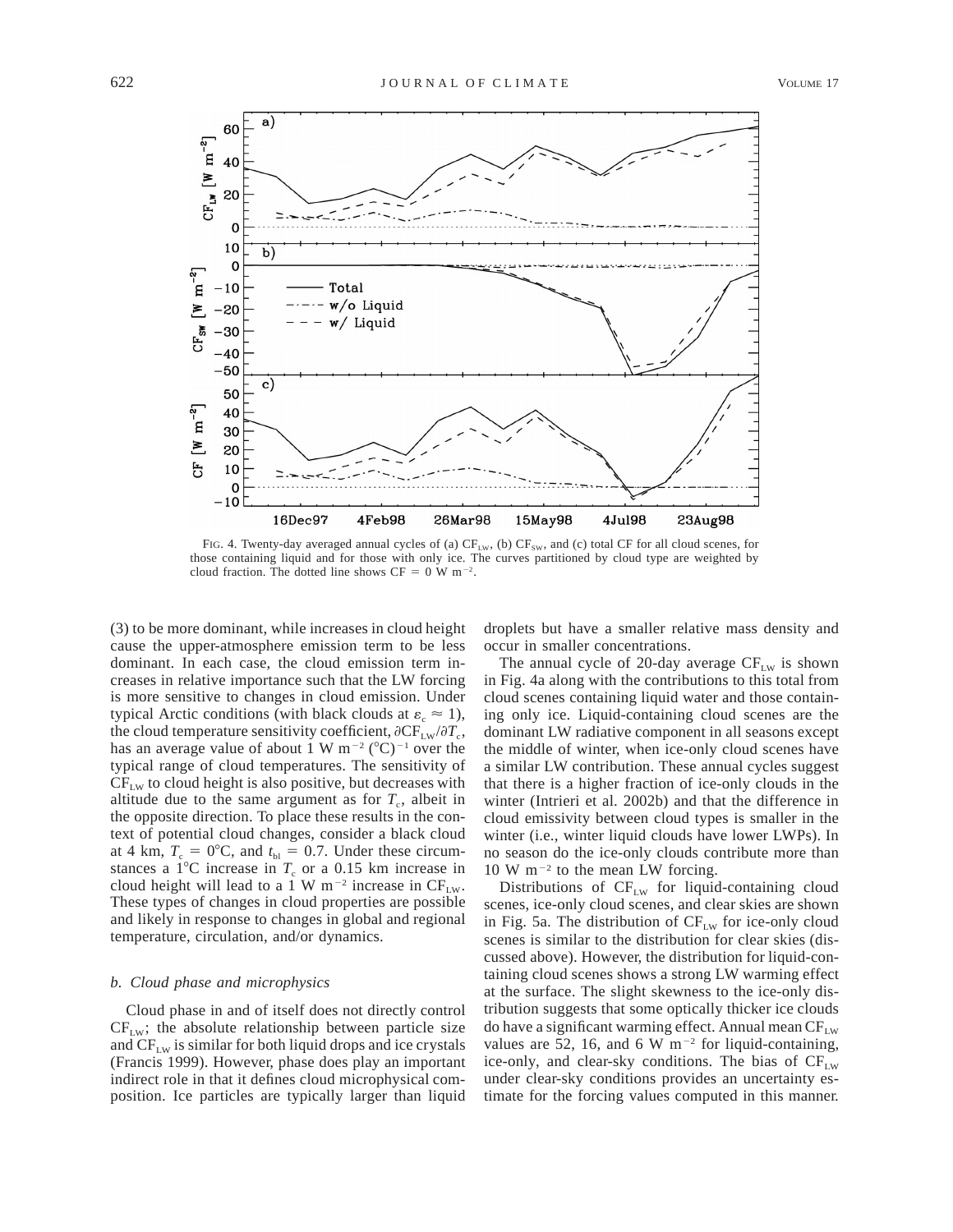

FIG. 5. Distributions of (a)  $CF_{LW}$ , (b)  $CF_{SW}$ , and (c) total CF partitioned into cloud scenes containing liquid, those with only ice, and clear-sky time periods.

Both Figs. 4a and 5a indicate the strong role of cloud phase in the surface LW radiative balance. Specifically, the presence of liquid water significantly increases the cloud LW greenhouse warming effect. As is evident in (3), the manner in which cloud phase, and thus microphysics, contributes to  $CF_{LW}$  is through cloud emissivity. Stephens (1978) parameterized the downwelling broadband LW cloud emissivity as

$$
\varepsilon_{\rm c} = 1 - e^{-a_o LWP}, \tag{7}
$$

where  $a<sub>o</sub>$  is the total IR flux mass absorption coefficient, and the particle size is assumed to be related to LWP. Other studies have parameterized the exponential component of (7), or the optical depth, in terms of both LWP and particle size (e.g., Curry and Herman 1985). We acknowledge the importance of cloud particle size but do not specifically address it here and instead utilize (7) since we have direct retrievals of LWP from the MWR. Equation (7) does not adequately describe the emissivity of all-ice clouds, but is appropriate for the most radiatively significant (liquid-containing) cloud scenes observed at SHEBA.

The observed relationship between cloud microphysics (expressed in terms of LWP) and  $CF_{LW}$  is shown in Fig. 6a. The  $CF_{LW}$  increases with LWP until LWP = 30 g m<sup>-2</sup>, after which point clouds emit as blackbodies ( $\varepsilon_c$ )  $\cong$  1), and increasing LWP has no further impact on



FIG. 6. Observed relationship between MWR-derived LWP and (a)  $CF_{LW}$ , (b)  $CF_{SW}$ , and (c) CF. Curves in (a) are derived from Eq. (3) using typical cloud temperatures of  $0^{\circ}$  (dash–dot),  $-20^{\circ}$  (long dash), and  $-40^{\circ}$ C (short dash). Cloud base and LW atmospheric transmittance were assumed to be 1 km and 0.9, respectively. Curves in (b) are derived from Eq. (5) for typical spring (short dash) and midsummer (dash–dot) conditions using values for  $\theta$ ,  $\alpha_s$  of 80°, 0.8 and 60°, 0.5 respectively.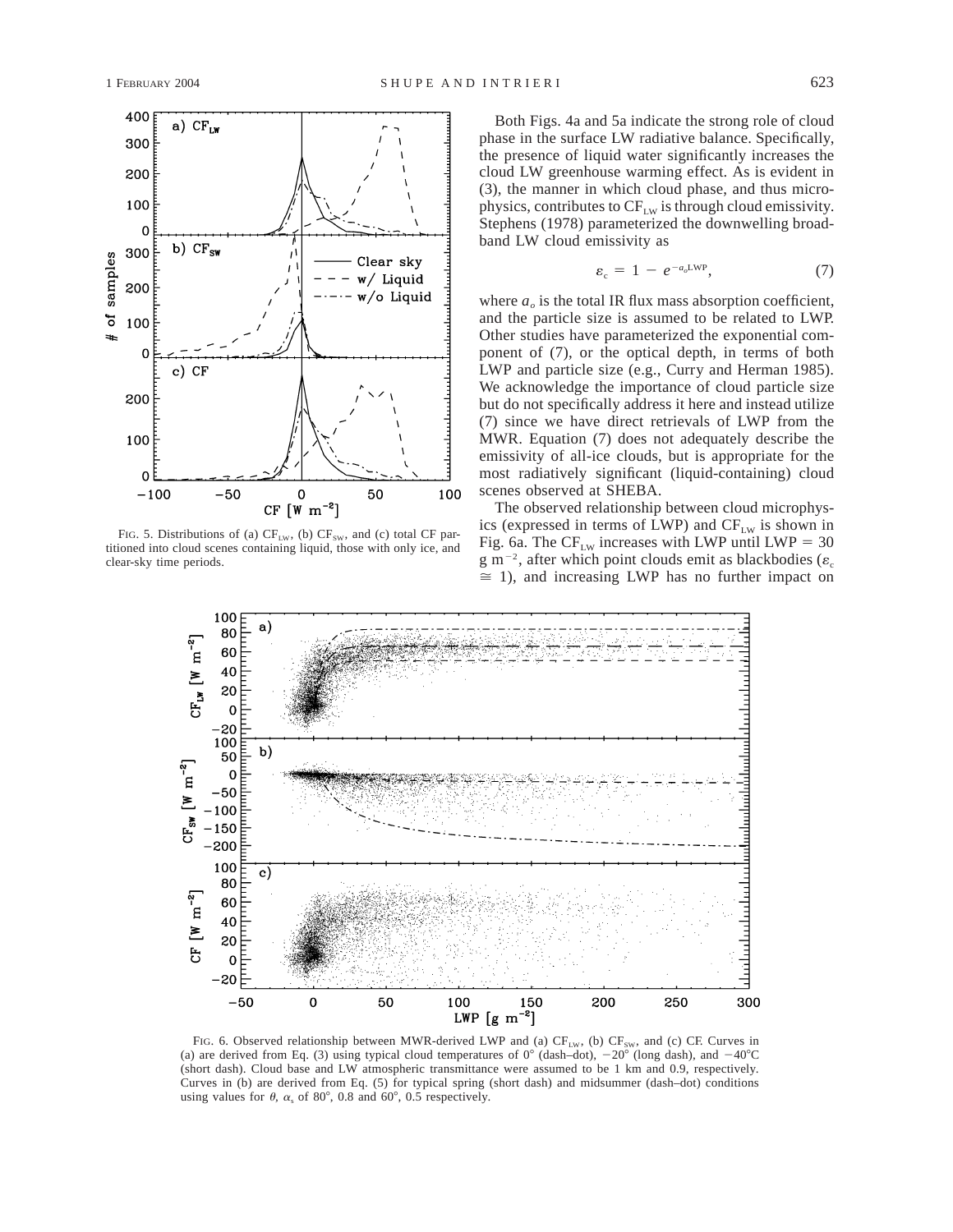downwelling LW radiation. Scatter in Fig. 6a is due to variations in cloud phase, temperature, height, and hydrometeor size. Nearly all observations with small  $CF_{LW}$  $(\pm 20 \text{ W m}^{-2})$  contain insignificant amounts of liquid water (i.e., less than the MWR LWP uncertainty). The curves in Fig. 6a are based on (3), utilizing (7), and are specified to represent a typical range of cloud temperatures observed at SHEBA ( $T_c = -40^\circ$ ,  $-20^\circ$ , and 0°C) for a cloud at 1 km. The comparison of the observational data with these theoretical curves, which were defined to roughly bound the observational data, suggests that (3) is a reasonable approximation for CF.

The sensitivity of  $CF_{LW}$  to LWP decreases as LWP increases and goes to zero at LWP  $\geq$  30 g m<sup>-2</sup>. This LW saturation effect has been noted often in the literature. Unfortunately, due to the retrieval uncertainty of the MWR, we do not have adequate measurements of LWP in the high-sensitivity regime below 25 g m<sup>-2</sup>. From (3) and (7), we see that  $\partial CF_{LW}/\partial LWP$  is also proportional to the fourth power of  $T_c$  and cloud height. Thus, changes in LWP are most important in high, optically thin yet relatively warm clouds, such as the frequent Arctic winter mixed-phase clouds that reside within a strong temperature inversion.

#### **6. The components of SW cloud forcing**

In many respects, Arctic  $CF_{sw}$  is more complex than its LW counterpart. Scattering by cloud particles is more important in the SW, and multiple scattering between the surface and cloud layers amplifies the cloud SW contribution, particularly over a highly reflective surface. Furthermore, the solar zenith angle changes on both diurnal and seasonal time scales, greatly impacting the total solar radiation that is available to interact with cloud layers.

#### *a. Cloud phase and microphysics*

Cloud phase has a larger direct influence on SW radiation than on LW radiation due to the difference in SW scattering properties between spherical water droplets and nonspherical ice crystals. The annual cycles of  $CF_{sw}$  in Fig. 4b show that cloud scenes containing liquid strongly dominate the SW cloud albedo effect in all sunlit seasons and that ice-only cloud scenes have very little SW shading effect.

Distributions of  $CF_{SW}$  for time periods when the sun was above the horizon (Fig. 5b) also demonstrate that liquid-containing cloud scenes are responsible for the periods of significant SW surface cooling. Due to low sun angles during much of the polar ''day,'' the majority of liquid-containing cloud scenes cause only a weak SW cooling at the surface. During the higher insolation midsummer months, the liquid-containing cloud scenes cool the surface by as much as 100 W  $m^{-2}$  with respect to clear skies. The annual mean  $CF_{sw}$  from liquid-containing cloud scenes is about  $-21$  W m<sup>-2</sup>. Distributions of  $CF_{sw}$  for all-ice and clear-sky conditions are both centered near zero forcing with the all-ice clouds cooling the surface by an average of  $-3 \text{ W m}^{-2}$ . The CF<sub>SW</sub> distribution for clear-sky periods provides an estimate of the uncertainty in computing the forcing in this manner.

Both Figs. 4b and 5b clearly indicate that liquid-containing clouds cool the surface more than ice clouds. In other words, liquid cloud scenes have a higher albedo than all-ice cloud scenes. Model studies by Francis (1999) suggest that this is due to a size effect rather than a phase effect since model results actually show larger cooling for ice particles than liquid droplets of the same size. The liquid clouds observed at SHEBA cool more effectively because they are composed of many small droplets instead of relatively few large ice crystals, and thus have a greater surface area per volume, giving them a higher optical depth and a lower transmittance.

The cloud SW transmittance is a function of cloud microphysical properties, the zenith angle, and the surface reflectance. Thus,  $t_{cs}$  includes the net radiative interactions between cloud and surface by taking into account the direct transmittance of radiation by the cloud, multiple reflections between the cloud and surface, and the transmittance of radiation back through the cloud layer on each reflection from the surface. Cloud transmittance has been parameterized in terms of LWP by Stephens (1978) and modified by Stephens et al. (1984) under the assumption that particle size is inherently parameterized via the LWP. Various authors (e.g., Slingo 1989; Ebert and Curry 1993) have parameterized the SW optical depth (and, thus, transmittance) in terms of both LWP and particle size. Here, we utilize the oneparameter relationship of Stephens (1978) since we do not have explicit observational information on particle size.

The magnitude of  $CF_{sw}$  typically increases with LWP (Fig. 6b) and cloud scenes with little LWP (i.e., mostly ice) have only a small cooling effect. Observations near  $CF_{sw} = 0$  W m<sup>-2</sup> at higher values of LWP are due to low sun angles while the SW cooling effect increases when the sun is higher in the sky. For comparison, two curves are calculated using (5) and the Stephens (1978) cloud transmittance parameterization. The curves are intended to place crude boundaries on the expected spread of the data with the upper and lower curves corresponding to characteristic days of early spring ( $\theta$ ) = 80° and  $\alpha$  = 0.8) and the middle of summer ( $\theta$  = 60 $^{\circ}$  and  $\alpha_s = 0.5$ ), respectively. The fact that the two curves bound the data suggests that (5) is a reasonable approximation for  $CF_{sw}$ .

The sensitivity of  $CF_{sw}$  to cloud microphysics is particularly important for thick clouds because clouds become optically opaque in the SW at higher values of LWP than in the LW. Thus, as LWP increases, the cloud SW shading effect continues to increase after the LW greenhouse effect becomes saturated. Due to the com-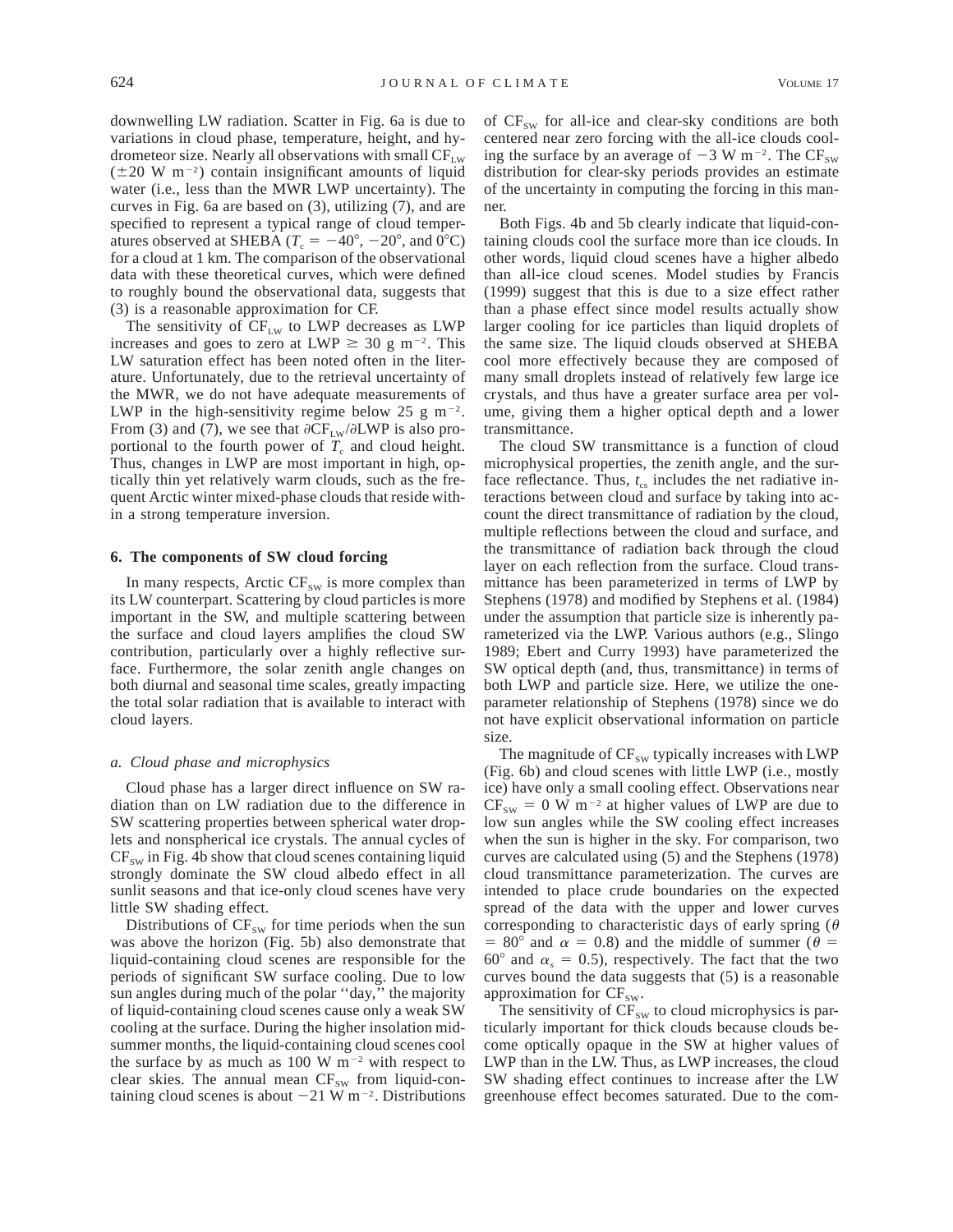

FIG. 7. Contours of the cloud LWP value at which point the SW surface cloud cooling effect becomes dominant over the LW warming effect as a function of  $\theta$  and  $\alpha_s$ . The following parameters are assumed:  $T_c = -10^{\circ}\text{C}$ ,  $z_c = 1 \text{ km}$ ,  $t_{\text{al}} = 0.9$ , and  $t_{\text{as}} = 0.75$ .

plexity of the LWP– $t_c$  relationship over a reflective surface, computing  $\partial CF_{sw}/\partial LWP$  directly is difficult. Equation (5) and Fig. 6b suggest that this sensitivity is inversely proportional to  $\alpha_s$  and LWP and directly proportional to  $\mu_0$ . Thus, as the surface albedo decreases, the sun becomes higher in the sky, and/or the clouds thin,  $CF_{sw}$  becomes more sensitive to cloud microphysical composition.

Cloud optical depth is a particularly important parameter because it influences both of the competing  $CF_{sw}$  and  $CF_{LW}$ . Here we use LWP as a surrogate for optical depth. At some LWP the cloud SW cooling effects surpass the LW warming effects for a given combination of  $\theta$ ,  $\alpha_s$ ,  $T_c$ , and  $z_c$ . Figure 7 shows contours of this crossover LWP value versus  $\theta$  and  $\alpha_s$ , calculated from (6) and the Stephens (1978) parameterizations, for a typical Arctic cloud at 1 km and  $-10^{\circ}$ C. At SHEBA,  $\theta$  ranged from >90° to 54°, and  $\alpha_s$  ranged from 0.9 to 0.45. The LWP crossover value increases as both  $\theta$  and  $\alpha_s$  increase. At warmer cloud temperatures or higher cloud heights, the LWP crossover point also increases (not shown). For  $\theta$  < 40° (i.e., at lower latitudes than SHEBA), the crossover point becomes insensitive to sun angle. For  $\theta > 70^{\circ}$ , the solar insolation rapidly decreases causing the cloud SW cooling effects to quickly decrease. These decreases in turn cause the LWP crossover value to increase to levels that are unreasonably high for Arctic clouds (i.e., typical clouds will have a warming effect). Interestingly, at low  $\alpha_s$  all contour lines tend to converge at a sun angle between  $80^{\circ}$  and  $85^{\circ}$ , which may explain the statement made by Minnett (1999) that the shift from cloud warming to cooling occurs at about



FIG. 8. The relationship of solar zenith angle with  $CF_{SW}$  for cloud scenes with liquid (dots, solid line) and without liquid (diamonds, dashed line). The curves show average relationships between these parameters in 3° bins.

80 $\degree$  as  $\theta$  decreases. According to Fig. 7, this is true for a surface albedo less than about 0.4, which was likely the case for Minnett's observations in an ocean environment with broken sea ice. As  $\alpha$ , increases, the crossover sun angle becomes increasingly dependent upon the cloud LWP. Thus, Minnett's analysis is applicable only for surface conditions and sun angles similar to those encountered during the Arctic summer northeast of Greenland. If the transition from cloud warming to cooling occurred at  $80^\circ$ , independent of other parameters, the SHEBA location would have experienced a cloud cooling effect for at least one-half of the day for 22 April–29 August and for the full day for 11 June– 16 July. These trends were not observed (see Fig. 4).

### *b. Solar zenith angle and the diurnal cycle*

The solar zenith angle contributes significantly to diurnal and seasonal variations of Arctic CF. Figure 8 shows a scatterplot of  $\theta$  versus CF<sub>SW</sub> for cloud scenes containing liquid and those containing no liquid, as well as the average  $CF_{sw}$  over 3° wide bins for both of these cloud scene types. For both cloud types, the SW shading effect increases as the sun rises in the sky. At the highest sun angles observed at SHEBA, average cooling for allice and liquid-containing cloud scenes was  $-15$  and -55 W m<sup>-2</sup>, respectively. The relationship between  $\theta$ and  $CF_{sw}$  suggests that as the SHEBA site drifted northward, the relative contribution of the cloud SW cooling effect decreased. The total change in zenith angle during the sunlit months along the SHEBA drift track was about 5°. Had the observation site remained farther to the south, the  $CF_{SW}$  values reported here would have been,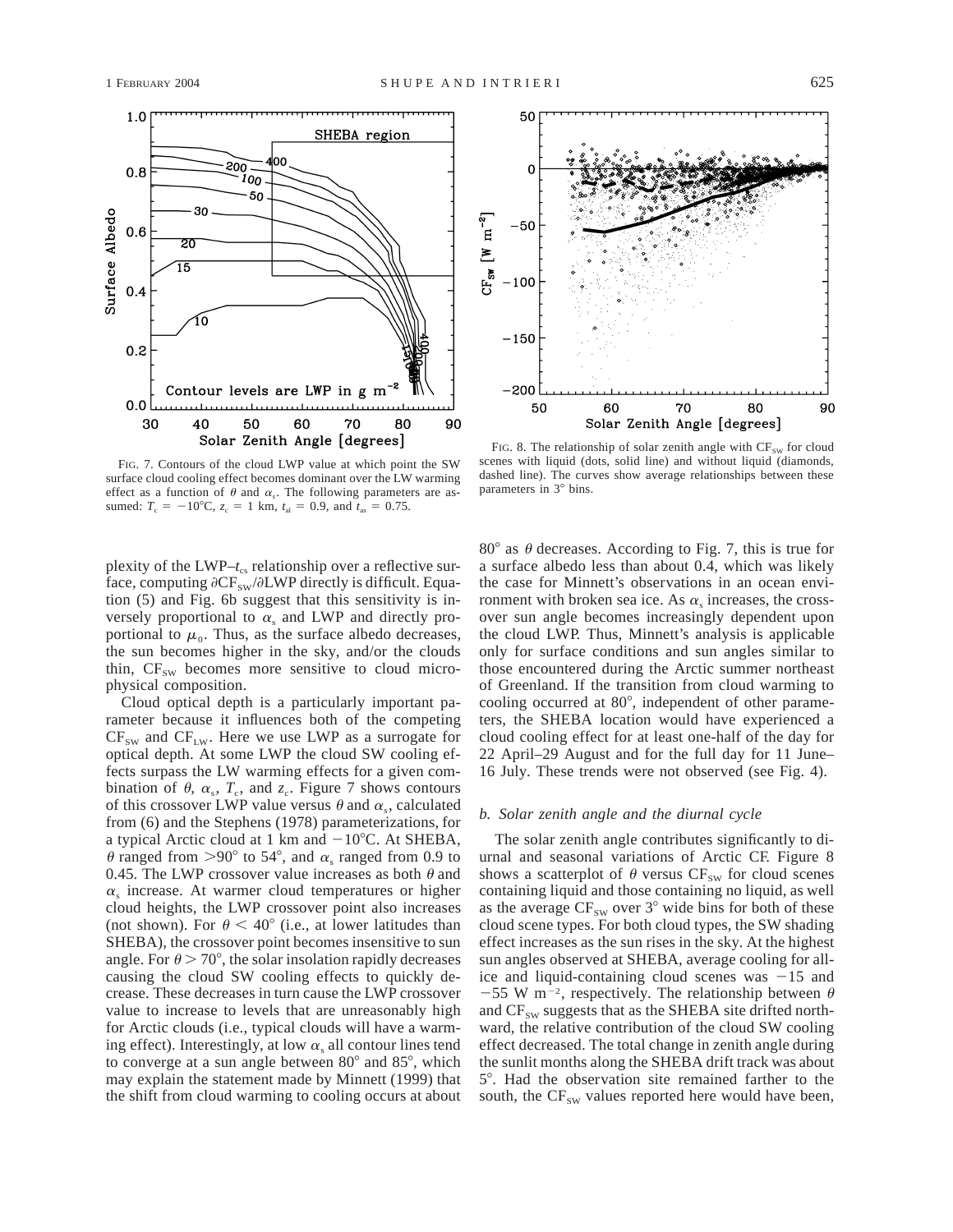

FIG. 9. (a) Contours of  $CF_{sw}$  showing the evolution of the diurnal cycle with date and (b) the annual mean  $CF_{SW}$  diurnal cycle. Resolutions are 1 h for the diurnal cycle and 2 weeks for the annual evolution. The annual mean and annual diurnal-cycle amplitude are inset in (b).

on average, larger by  $3-4 \text{ W m}^{-2}$  in the middle of the summer and by as much as  $8 \text{ W m}^{-2}$  in the fall. Thus, at lower latitudes, we expect the period in summer when clouds have a net cooling effect on the surface (Fig. 4c) to be longer.

The maximum  $CF_{sw}$  at a given time is dependent on the insolation. We define the cloud forcing fraction, CFF, as the ratio of  $CF_{sw}$  to TOA insolation. In a mean sense for the SHEBA location and conditions, the CFF for liquid-containing cloud scenes was  $\sim$ 10%, and was somewhat less for ice-only scenes  $(\sim 3\%)$ . The upper bound on CFF at SHEBA was about 25%. This upper limit is due to the maximum LWP and the minimum  $\alpha_s$ observed at SHEBA. These percentages can be used to scale the expected  $CF_{sw}$  to the insolation at a given latitude, assuming cloud and surface properties are similar to those observed at SHEBA.

Closely tied to  $\theta$  are the diurnal variations in surface radiation and CF. Net surface SW and LW fluxes had annual-mean diurnal cycle variations of 54 and 5 W  $m^{-2}$ , respectively. In terms of forcing, the CF<sub>SW</sub> (Fig. 9b),  $CF_{LW}$ , and  $CF$  had annual-mean diurnal cycle amplitudes of 16, 3, and 19 W  $m^{-2}$ , respectively. Note that there was no significant diurnal cycle in cloudiness that would have impacted the diurnal cycle of CF. The months of November through February showed no diurnal cycle of  $CF_{sw}$  since there was virtually no insolation during those months. Starting in March, the amplitude of the  $CF_{sw}$  diurnal cycle increased monotonically (following the increase in daily average SW cooling) until the middle of July after which the amplitude again decreased (Fig. 9a). Since the maximum diurnal

cycle amplitude of SW flux occurred in June, it is clear that other factors (i.e.,  $\alpha_s$ ) also contributed to the diurnal cycle of  $CF_{sw}$ . Throughout the sunlit months, the minimum diurnal CF<sub>SW</sub> cooling effect occurred near solar midnight ( $\sim$ 1100 UTC), and the maximum cooling occurred near solar noon ( $\sim$ 2200 UTC). In other words, the shading effect of clouds is strongest when the sun is highest in the sky.

### *c. Surface albedo*

The annual minima of  $CF_{sw}$  and  $\alpha_s$  occurred at nearly the same time at SHEBA. Thus, the interactions of clouds, radiation, and  $\alpha$ , clearly play an important role in the surface energy balance, formally called the ice– albedo feedback. Over the SHEBA annual cycle,  $\alpha_s$  (calculated from radiometer measurements) ranged from roughly 0.9 in the winter to a minimum of about 0.45 in the late summer (Persson et al. 2002). As the albedo decreased, the  $CF_{SW}$  cooling effect increased steadily because relatively more SW radiation was absorbed by the surface under clear skies. The sensitivity of  $CF_{SW}$ to  $\alpha_s$ ,  $\partial CF_{sw}/\partial \alpha_s$ , is inversely related to  $t_{cs}$ ,  $\alpha_s$ , and  $\theta$ . Thus, the sensitivity increases from the winter to the summer as each of  $t_{cs}$ ,  $\alpha_s$ , and  $\theta$  decreases. For typical late-spring Arctic conditions ( $\theta = 60^{\circ}$ ,  $\alpha_s = 0.6$ , LWP  $=$  50 g m<sup>-2</sup>), a decrease in the surface albedo of 0.1 will cool the surface by about 40 W  $m^{-2}$  in the SW, constituting a negative radiative feedback.

## **7. Summary**

An annual cycle of surface-based observations are utilized to identify the radiatively important properties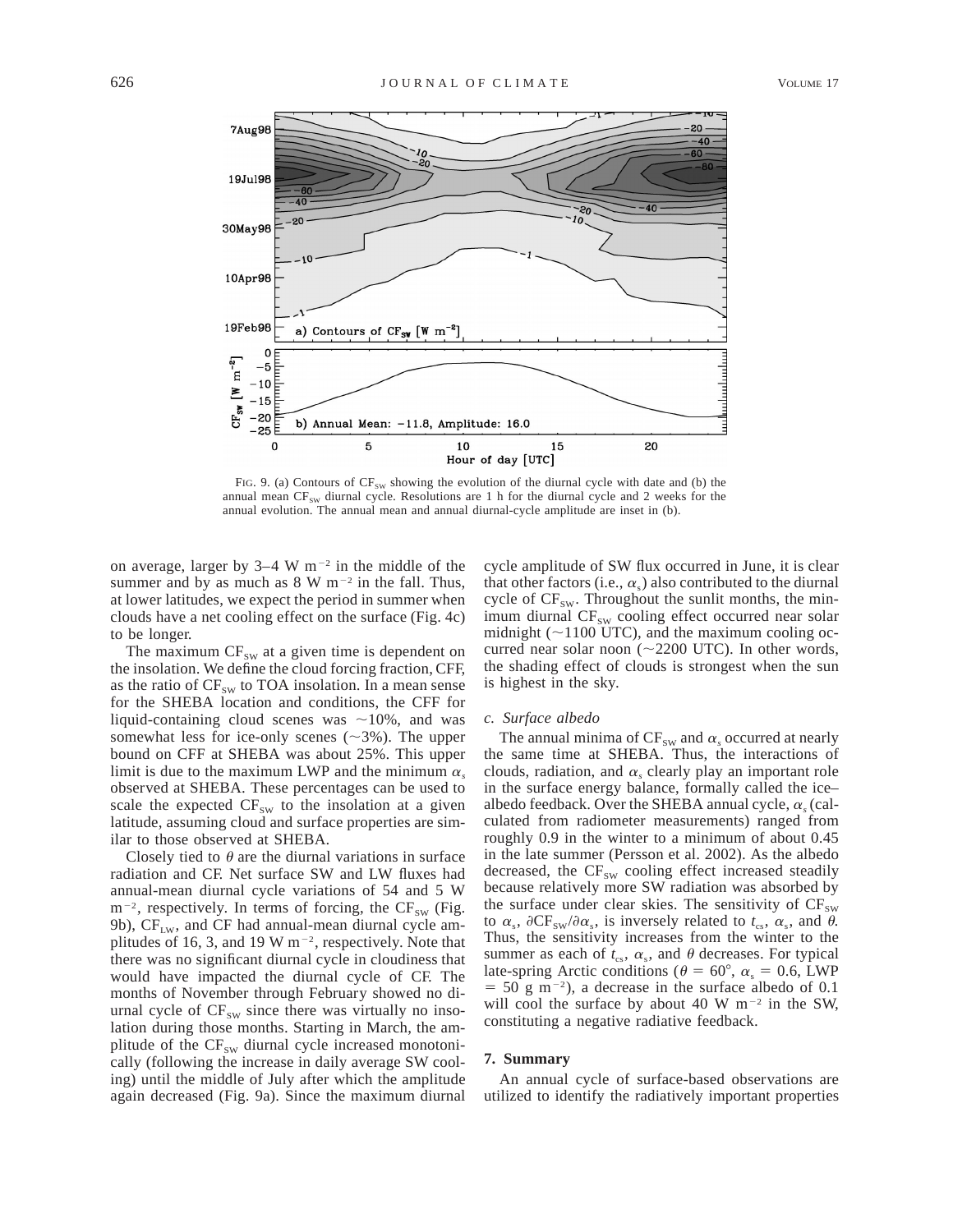of Arctic clouds over multiyear sea ice. Cloud phase, microphysics, temperature, and height are each radiatively important in the surface energy balance and have been examined here. Additionally, the indirect impacts of solar zenith angle and surface albedo have been addressed. The analysis is based on cloud and radiation measurements made as part of the SHEBA program in the Beaufort and Chukchi Seas during 1997–98. Cloud radiative forcing, defined as the net radiation under all skies minus the net radiation under clear skies, was calculated for the SHEBA annual cycle and reported by Intrieri et al. (2002a). The cloud forcing dataset is explored further in this study to distinguish and examine the properties of clouds that are most radiatively important. A first-order radiative flux model is used to illustrate these radiatively important parameters. When possible, the sensitivity of cloud radiative impacts to pertinent parameters is also discussed in order to assess how the cloud–radiation interaction may respond to potential changes in these parameters. Results presented here cover an annual cycle (the first dataset of its type in the Arctic) for a site that drifted in the western Arctic basin. These results will not necessarily characterize the entire Arctic region nor be representative of all years; however, the authors feel it is a reasonable description of how clouds influence the surface radiative balance of the permanent ice pack of the Arctic Ocean. Major conclusions presented here include:

- Surface cloud forcing is a complex function of cloud properties (phase, optical depth, LWP, particle size, emitting temperature, height), solar zenith angle, and surface albedo.
- The sensitivity of  $CF_{LW}$  to cloud fraction is approximately linear with an average sensitivity coefficient of 0.65 W  $m^{-2}$  per percent cloudiness. The sensitivity of  $CF_{sw}$  to cloud presence is dependent on the total insolation, varying from 0 under no insolation to about 1.0 W  $m^{-2}$  per percent cloudiness under the highest insolation observed at SHEBA. An increase in cloudiness will impart greater surface warming relative to current conditions for most of the annual cycle, when LW effects are stronger, but will enhance surface cooling for a few weeks in midsummer, when SW shading effects are stronger.
- Ninety-five percent of LW radiatively important cloud scenes had bases below 4.3 km. During the winter, spring, and summer, 95% of the radiatively important cloud scenes had base temperatures warmer than  $-36^{\circ}$ ,  $-30^{\circ}$ , and  $-10^{\circ}$ C, respectively. The Arctic LW radiative balance is strongly impacted by frequent temperature inversions.
- The  $CF_{LW}$  increases with  $T_c$ , and the sensitivity of  $CF_{LW}$  to cloud temperature is about 1 W m<sup>-2</sup> °C<sup>-1</sup> for optically thick clouds at typical Arctic cloud temperatures.
- The  $CF_{LW}$  is particularly sensitive to LWP for LWP

 $<$  30 g m<sup>-2</sup> but insensitive to higher LWPs, at which point clouds act as blackbody emitters.

- Cloud SW transmittance and the sensitivity of  $CF_{sw}$ to LWP both decrease as LWP increases, but there is less of a saturation effect than is seen in the LW.
- The LWP crossover point where SW cloud cooling effects surpass LW warming effects increases as  $\theta$ ,  $\alpha_s$ ,  $T_c$ , and  $\zeta_c$  increase. At SHEBA, the crossover point was typically at unreasonably high values of LWP ( $>400 \text{ g m}^{-2}$ ) except in midsummer (low  $\theta$  and  $\alpha_s$ ) when the crossover threshold reached below 20 g m<sup>-2</sup>.
- The maximum  $CF_{SW}$  is limited by the TOA insolation;  $CF_{sw}$  was at most 25% of the insolation and, on average, 10% for liquid-containing and 3% for ice-only cloud scenes.
- Cloud SW shading effects increase with sun elevation.
- Surface  $CF_{sw}$  undergoes an annually averaged diurnal cycle, ranging from no cycle in the winter (no sun) to a maximum monthly averaged diurnal amplitude of about 60 W  $m^{-2}$  in July. The minimum diurnal SW cloud cooling effect occurs near solar midnight, and the maximum daily cooling occurs near solar noon.
- Cloud induced SW surface cooling increases with decreasing surface albedo.

In summary, the results presented here demonstrate that low-level liquid clouds are dominant in the radiative balance of a multiyear sea ice surface, while ice clouds of any type, including diamond dust, are not as important. Liquid clouds are the significant factor in the overall positive cloud forcing (LW warming) that occurs over most of the year, acting as insulating layers that trap the earth's radiation. These same clouds are also predominantly responsible for the negative forcing (SW cooling) that occurs for a few weeks in the middle of summer when the sun is highest in the sky, and the surface albedo is at its annual minimum. Cloud liquid can occur with relatively high, and previously unexpected, frequency in the winter and be present at temperatures as low as  $-35^{\circ}$ C and up to 6.5 km in altitude (Intrieri et al. 2002b). Since many models currently parameterize liquid presence and amount as a function of temperature above a given threshold (e.g.,  $-22^{\circ}$ C in the model of Curry and Ebert 1992), the important radiative contributions of thin, wintertime liquid layers may be incorrectly represented and/or falsely attributed to diamond dust. Future work in the field of Arctic clouds and radiation will be greatly facilitated by the placement of depolarization lidars at key Arctic locations as well as improvements to liquid water retrievals from microwave radiometers.

*Acknowledgments.* This research was supported by the Biological and Environmental Research Program (BER), U.S. Department of Energy, Interagency Agreement DE-AI03-02ER63325, the NSF SHEBA Agreement OPP-9701730, and the NASA FIRE-ACE Contract L64205D. Microwave radiometer data were obtained